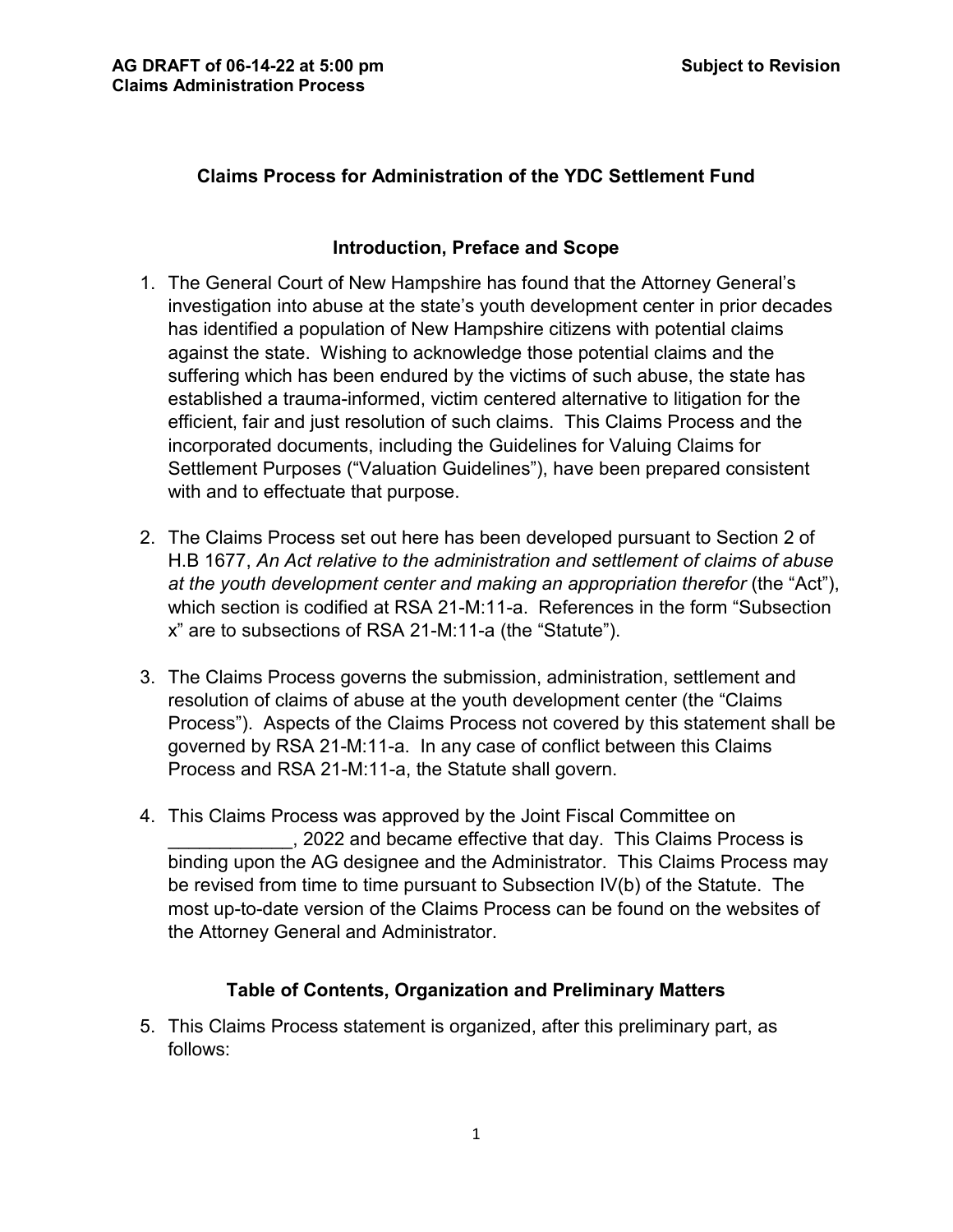Section 1 describes the process for filing and submitting a claim with the Administrator;

Section 2 describes how the AG designee will evaluate a claim and provide a response;

Section 3 describes the Investigation Process;

Section 4 describes the Claimant's options after the AG designee's response is received;

Section 5 describes how a Resolution Proceeding will work;

Section 6 describes the Claimant's options for receiving an award.

- 6. The following documents are attached hereto and incorporated as part of this Claims Process:
	- a. Exhibit A Guidelines for Valuing Claims for Settlement Purposes;
	- b. Exhibit B Claim Form, with accompanying Claim Calculation Worksheet; and
	- c. Exhibit C Glossary (definitions). $^1$  $^1$
- 7. Additional forms that may be developed will be made available on the websites of the Attorney General and Administrator
- 8. Definitions:
	- a. Reference should be made to the Glossary (Exhibit C) for definitions of terms used in this Claims Process, the Valuation Guidelines and the Claim Form.
- 9. Confidentiality and Privacy
	- a. Records of the Claims Process and Settlement Fund administration are exempt from disclosure under the Right-to-Know Law, RSA 91-A:5(XIII), except for settlement agreements and, after a claim has been finally resolved, such other records the release of which would not constitute a violation of other provision of law or an unwarranted invasion of a claimant's privacy.
	- b. The Administrator and the AG designee shall respect the privacy of claimants and the confidentiality of proceedings under this Claims Process.
- 10.Initial Duties of the Administrator.
	- a. The Administrator shall maintain a website publicizing the Claims Process and providing the Claim Form, and such other forms, documents and

<span id="page-1-0"></span>l  $1$  [ Note: The Glossary will be compiled after other documents are finalized.]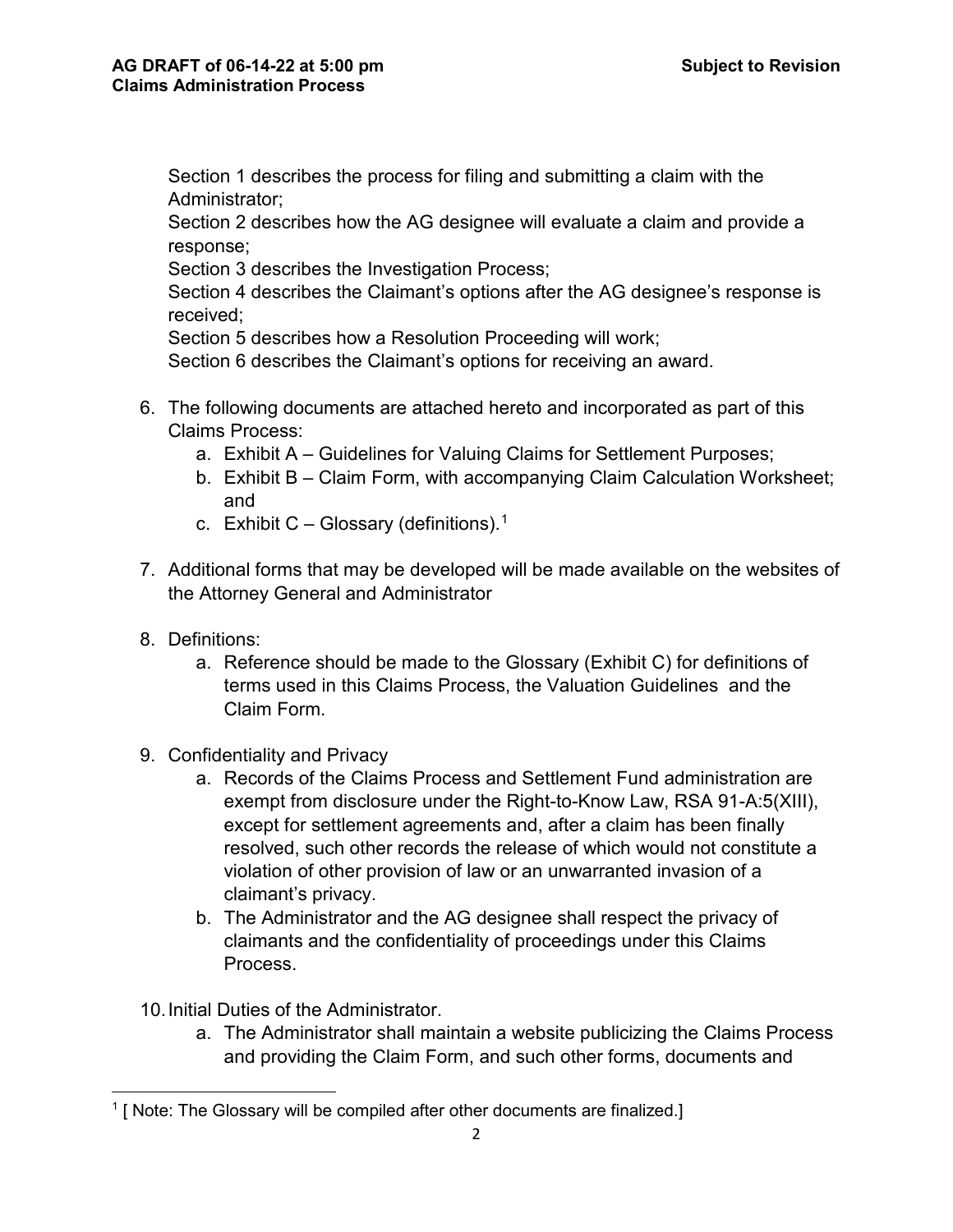information as may be helpful and informative to actual or potential claimants.

- b. No later than November 1, 2022, the Administrator shall publish the notice provided for in Subsection VI of the Statute. The Administrator shall consult with the AG designee on the contents and wording of the notice.
- c. The Administrator shall administer the settlement fund and claims process as set out in this Claims Process and the Statute.
- d. The Administrator shall assign a claim number and, as needed, a resolution proceeding number to each claim received. The administrator shall maintain a docket, including the name of the claimant, claim number, claimed amount, date of initial submission of the claim, date of determination of administrative completeness of the claim, date of filing of any related civil litigation (and the docket number of the litigation), date of receipt of the AG designee's position regarding the claim, date of referral for investigation, if applicable, date a resolution proceeding is requested, if applicable, date of resolution proceeding, date of disposition of the claim, disposition of the claim, including the amounts paid, if any, and such other information the Administrator deems appropriate. The docket shall be shared with the AG designee, but shall not be released or publicly available without redaction or anonymization to protect the confidentiality and privacy of claimants.
- e. The Administrator may be removed by the Supreme Court if, after a request for removal received from the Attorney General or claimants' counsel, or upon the court's own motion, the court determines that good cause for removal exists.
- 11.Guidelines for Valuing Claims for Settlement.
	- a. The Guidelines for Valuation of Claims for Settlement Purposes (the "Valuation Guidelines"), attached hereto as Exhibit A, are intended to ensure the fair and uniform valuation of claims, and that claims of similarly situated claimants are valued similarly. The Valuation Guidelines contain step by step instructions and tables for valuing and evaluating claims of sexual abuse and physical abuse. The tables group claims by type or category of abuse claimed, provide a base award amount, and include frequency multipliers and enhancements for various aggravating factors, thereby enabling consistent calculation of an amount for any claim. The base categories, multipliers and enhancements take into consideration factors including the nature and character of the acts of physical abuse and sexual abuse; the frequency and duration of those acts; and various aggravating factors.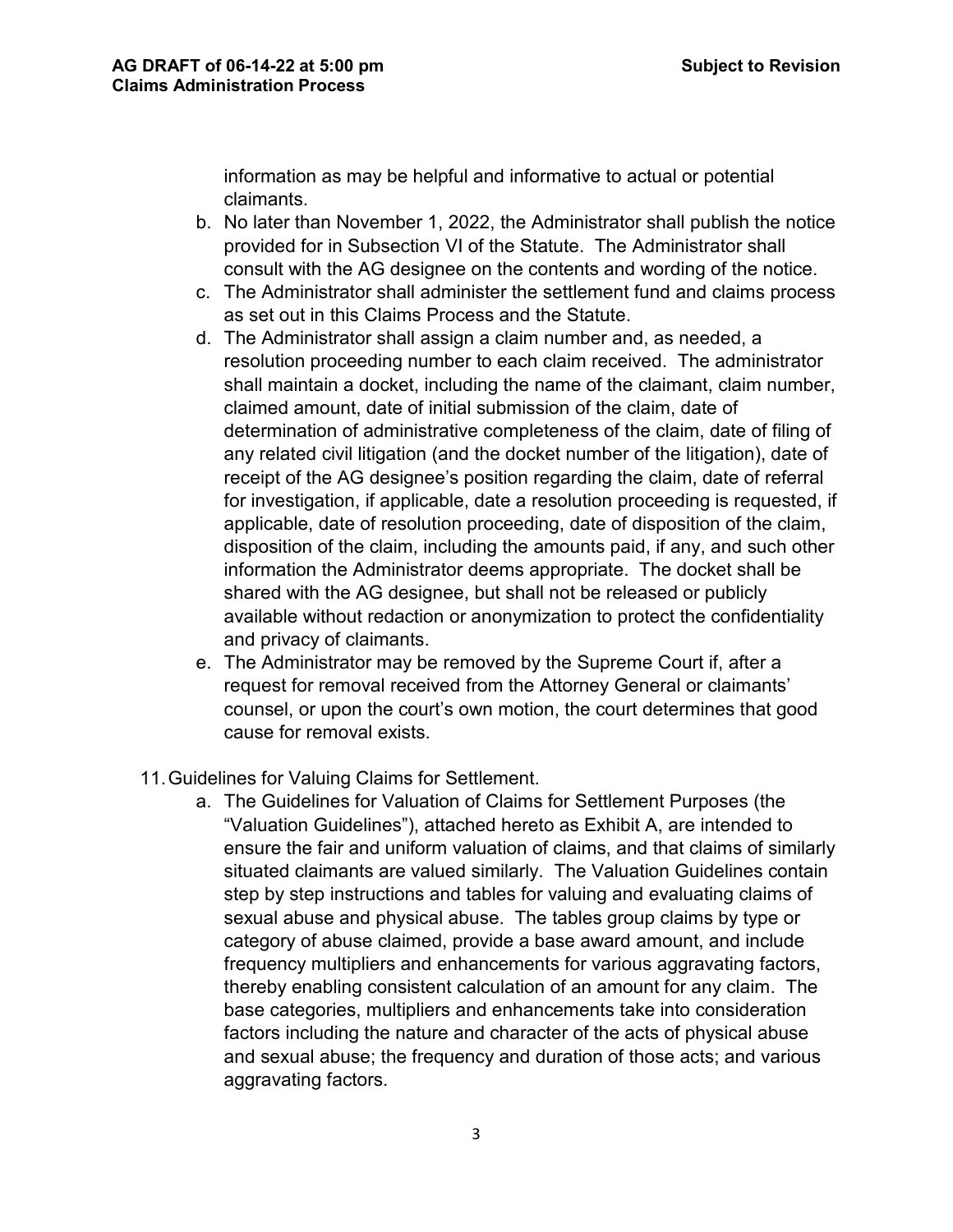b. The Valuation Guidelines also provide for consideration of mitigating factors that may be relevant to the review and valuation of submitted claims by the AG designee and by the Administrator in the determination of an award amount.

#### **Section 1: Submission of Claims to the Administrator**

- 12.Submission of a claim
	- a. Any living former YDC resident who was personally subjected to sexual or physical abuse may file a claim for that abuse. If a living former YDC resident has a guardian or conservator, his or her guardian or conservator may file a claim on his or her behalf.
	- b. Claims may be filed at any time from January 1, 2023 to December 31, 2024. Claims will not be accepted or reviewed if not postmarked or sumitted and received by midnight December 31, 2024.
	- c. In order to submit a claim, and thereby become a claimant, a living former YDC resident (or their guardian or conservator as the case may be) must complete a Claim Form, including accompanying documents, sign it under oath or pain and penalty of perjury, and submit it to the Administrator as provided on the Claim Form. The claimant must complete and submit all required documentation.
	- d. Claims may be submitted electronically, by mail or by hand delivery to the address provided on the Claim Form.
	- e. A Claim Form must be accompanied by copies of all available required documentation, and any corroborating documentation and information available to the claimant. If required or helpful documents are held by a third party, the claimant must obtain copies of such documents and include them with the Claim Form.
	- f. A claimant may, but need not submit a copy of his or her Resident File with his or her claim if the claimant received the Resident File through the Office of the Attorney General.
	- g. The AG designee shall make arrangements for the availability and distribution of blank Claim Forms and required forms, as well as necessary instructions, upon request, on its website, in the community, and with the assistance of the Department of Corrections, in correctional facilities.
	- h. Because the sexual abuse guidelines contemplate the use of force inherent in certain of the offenses and enhancements, no claimant may file a claim for, nor receive an award for, both sexual abuse and physical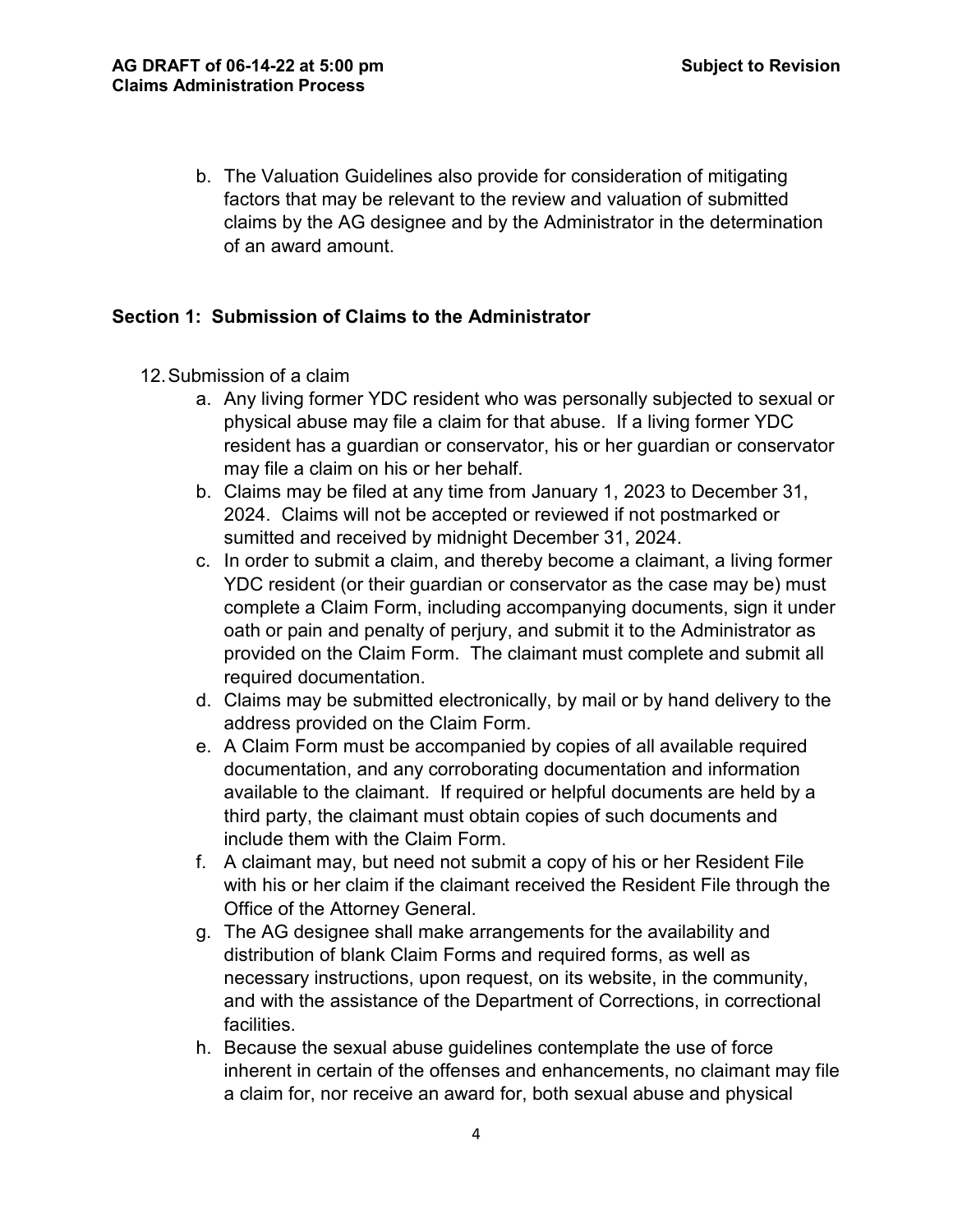abuse unless the acts of physical abuse and sexual abuse were completely separate from and unrelated to each other.

- 13.Necessary or Helpful Documentation
	- a. A claimant must provide all necessary and helpful documents and information available to him or her.
	- b. If a claimant is aware of the existence of, but does not possess copies of, necessary or helpful documents or information held by a third party, claimant shall obtain those documents for submission with his or her claim. If the claimant is unsuccessful in obtaining records, he or she must provide a statement detailing his or her efforts to do so, and provide a release allowing the AG designee to request copies of such documents or information.
	- c. Necessary documentation for a claim:
		- i. Properly completed and executed Claim Form and Claim Calculation Worksheet;
		- ii. Completed W-9 forms for the claimant and, if the claimant has an attorney, for the attorney;
		- iii. Any fee agreement between the claimant and any attorney;
		- iv. An attorney fee affidavit detailing the time and work the attorney expended on the claim (which may be supplemented after any investigation or resolution proceedings in the particular claim);
		- v. A fully executed Motion to (or Notice of) Stay, which the Administrator shall promptly provide to the attorneys for filing in any civil action the claimant may have brought seeking damages for any act of sexual abuse or physical abuse at YDC for which the claimant is seeking compensation in his or her claim, or proof that such a motion or notice has already been filed;
		- vi. Copy of court order appointing guardian or conservator (if applicable); and
		- vii. Copy of identification documents.
	- d. Helpful documentation for a claim
		- i. All available medical, psychiatric or counseling records supporting a claimed injury or the extent thereof;
		- ii. All available court or other records evidencing or corroborating dates of confinement to YDC, or the claimed abuse;
		- iii. Any other document, record, photograph or information relevant to determination of the dates the claimant was a resident of YDC, identification of perpetrators, or determination of the nature, severity and circumstances of the abuse suffered by claimant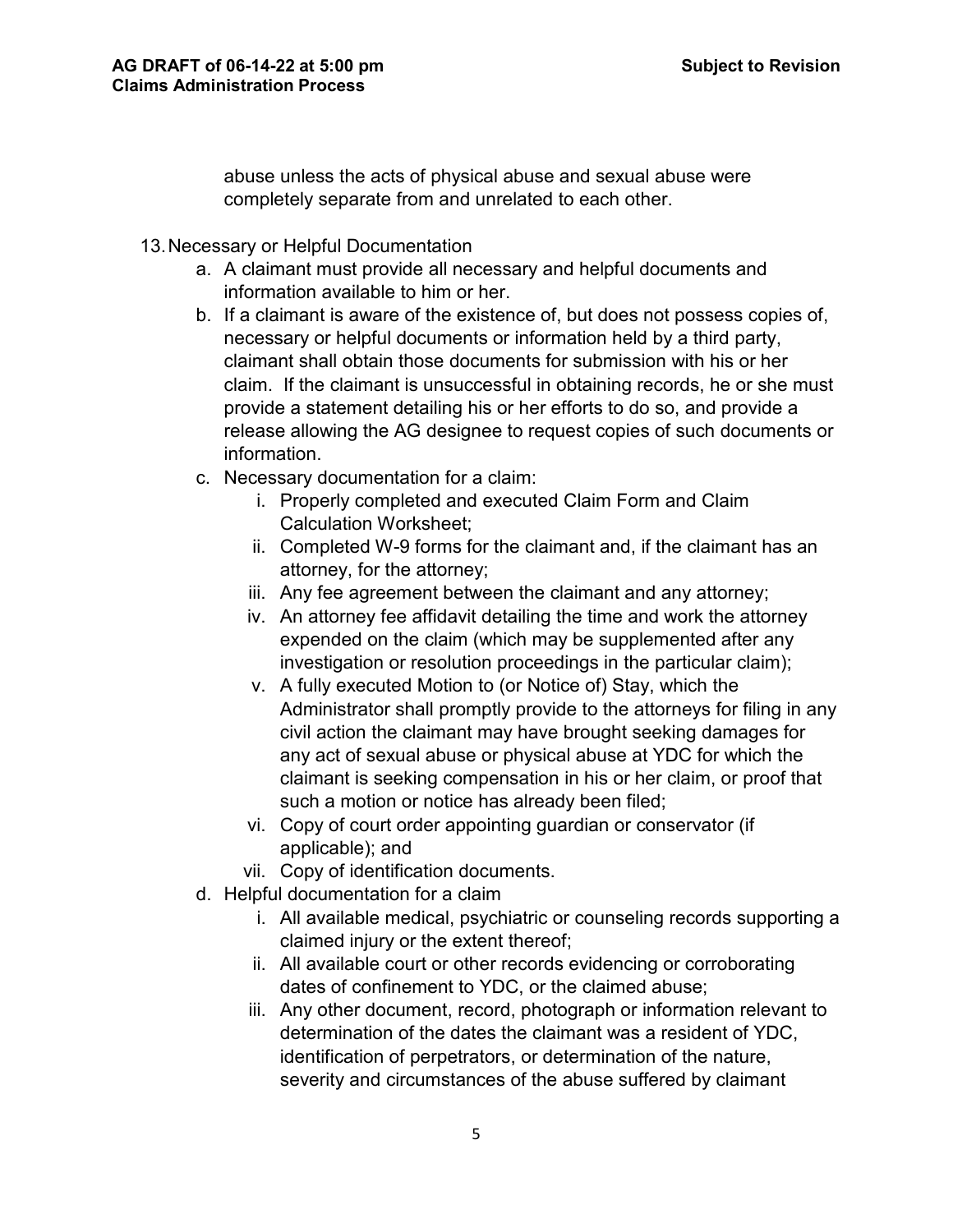- 14.Evaluation of completeness of claim by Administrator pursuant to Subsection VIII(a) & (b) of the Act
	- a. The administrator shall acknowledge receipt of the claim in writing and provide a copy to the AG designee within 30 days of receipt.
	- b. Within 60 days of receipt of the claim, the Administrator shall review the claim and determine whether it is complete as submitted or, if not, what additional information is required. The Administrator shall notify the claimant and the AG designee of his determination and of what additional information is required (if any). Additional information may include documents and other records or further explanation of information supplied on, or omitted from, the Claim Form as initially submitted.
	- c. If additional information is required, the claimant shall provide the information within 90 days of being notified that additional information is required unless that deadline is extended for good cause by the Administrator. A claim may be denied if requested information is not provided.

### **Section 2: Evaluation of Claim by AG designee**

- 15.Evaluation of a complete claim by AG designee
	- a. The AG designee will evaluate each claim deemed complete by the Administrator as provided in Subsection VIII of the Statute and the Valuation Guidelines (Exhibit A).
	- b. The AG designee shall indicate its position with regard to a claim to the claimant and Administrator within 30 days of notice of completeness, unless that deadline is extended for good cause by the Administrator. The AG designee may agree or disagree with the claim in whole or in part, and shall indicate whether he or she believes the claim should be referred to an investigator.
	- c. In those cases in which the AG designee does not agree with a claim in whole, he or she shall provide the Administrator with a copy of the claimant's Resident File (if not provided by claimant), and may provide the Administrator with any other documents or information which the AG designee considers to be helpful in understanding or justifying the position of the AG designee. The claimant shall receive copies as well.
	- d. In those cases in which the AG designee does not agree with a claim in whole, and simultaneously with his or her indication of position with regard to the claim to the Administrator and claimant, the AG designee may separately and confidentially communicate with the claimant regarding potential discussion of or terms of settlement of the claim. Any such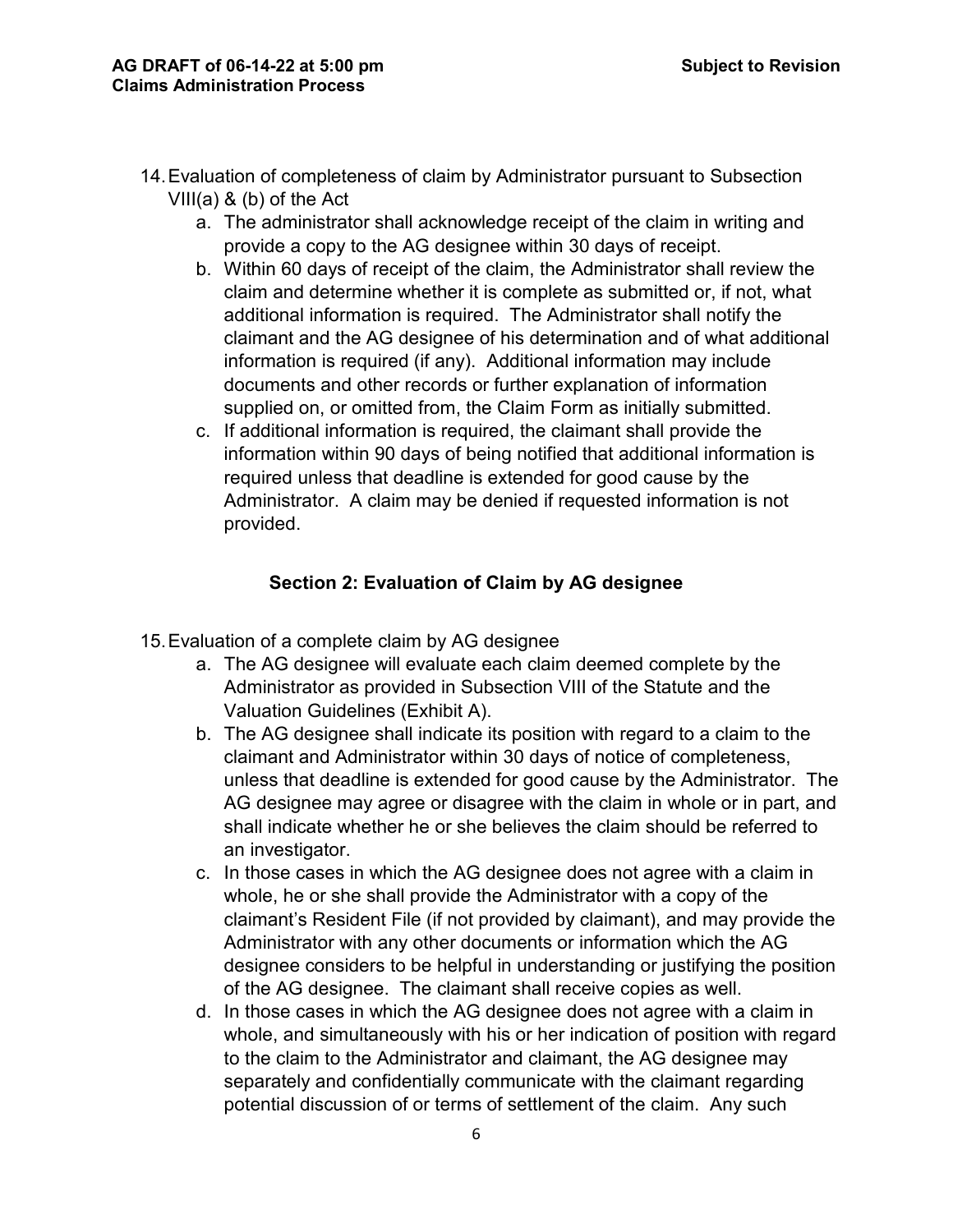communication and ensuing discussions shall not be disclosed to the Administrator (unless the AG designee and claimant reach agreement, in which case that fact and the agreed claim value shall be disclosed).

- e. The AG designee, in evaluating a claim, may provide an adjusted proposed claim amount, in its position with regard to the claim to the Administrator and claimant, or in any separate confidential communication with the claimant.
- f. The AG designee may refer the claimant to the proper authorities for possible criminal prosecution at any time if he or she determines that a claim is fraudulent, or that the claimant willfully made one or more material false statements.

### **Section 3: Investigations**

16.Investigation of claims pursuant to Subsection VIII(d), (e) &(f)

- a. The Administrator may, in exercise of his or her independent judgment, refer a claim for investigation upon receipt of the AG designee's position. The Administrator may direct the investigator to focus on a particular aspect of the claim to obtain further information or verification, in which case the investigation shall be limited in scope to those identified issues.
- b. Any investigation shall be conducted consistent with the provisions of Subsection VIII(d), (e) & (f) of the Statute.
- c. Investigations shall be conducted by an Investigator and a report provided, as set forth in the Statute.

#### **Section 4: Claimant's Options following AG Designee's Position**

- 17.Notifications to claimants
	- a. In those cases where the Administrator does not refer a claim for investigation, or upon receipt of the AG designee's revised position indication in those cases where an investigation is undertaken, the Administrator shall notify the claimant of his or her options.
	- b. The claimant has three options: (1) to accept the AG designee's position or revised position, as the case may be, (2) to request the Administrator decide (resolve) the claim, or (3) to withdraw the claim from further processing.
	- c. The Administrator shall maintain and make available a list of attorneys willing to consult with the claimant regarding these options.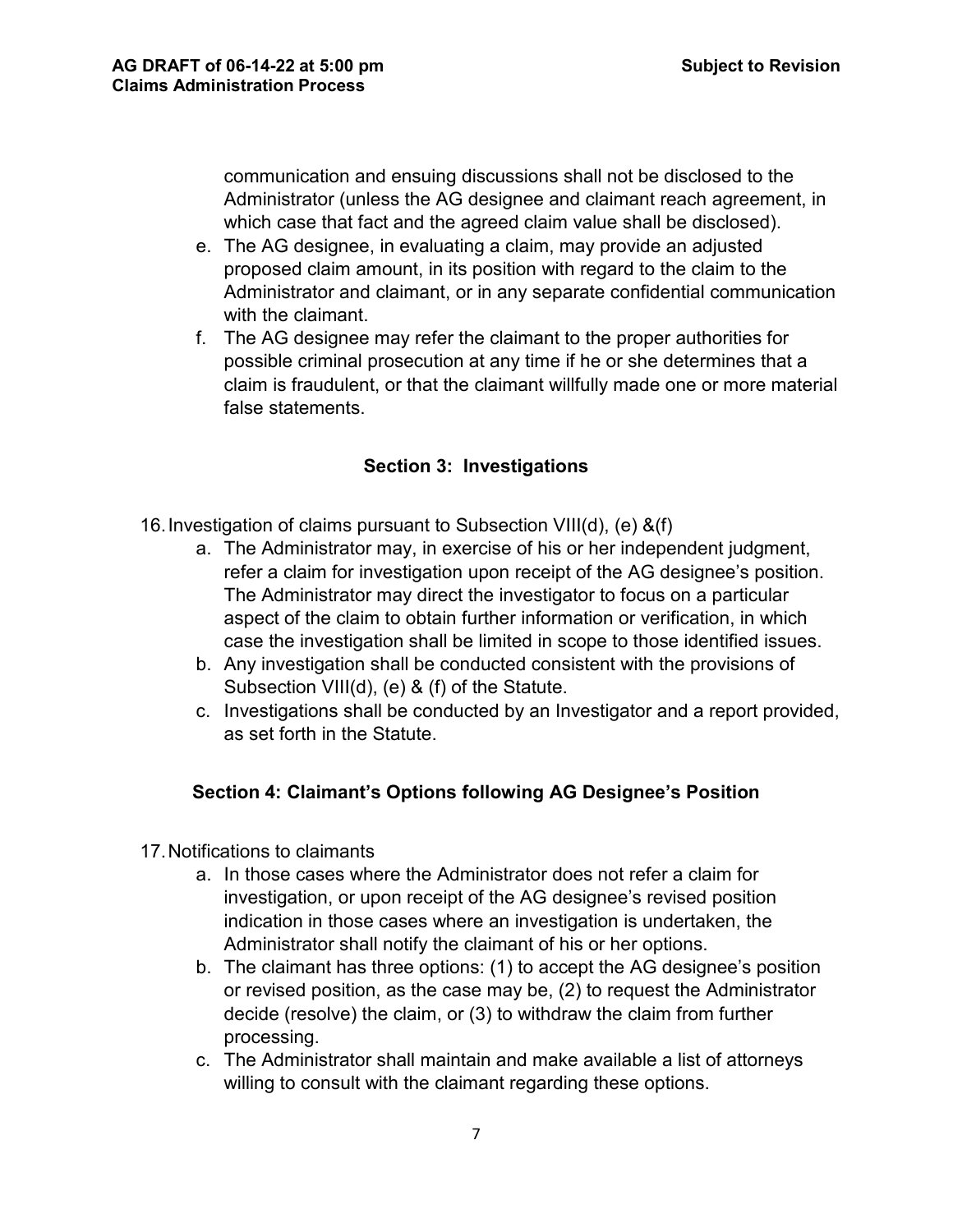- d. The claimant shall respond within 30 days advising the Administrator of which option the claimant elects. If the claimant does not respond, the Administrator may assume the claimant accepts the AG designee's position or revised position, as the case may be, and make an award in accordance therewith.
- e. The Administrator shall consult with the AG designee on the contents and wording of all such notices.

### **Section 5: Administrator's Resolution Proceedings**

- 18.Resolution of claims pursuant to Subsection IX of the Statute
	- a. When a claimant requests that the Administrator decide the claim, the Administrator shall schedule the claim for a resolution proceeding.
	- b. The Administrator shall provide the claimant with a Waiver Form and appropriate related documents, which may include releases, waivers, stipulations of dismissal, or other documents, which must be executed by clamant and claimant's attorney, if any, and returned. If a fully executed Waiver Form and related documents are not returned to the Administrator in advance of the scheduled resolution proceeding, the proceeding will be cancelled.
	- c. The Waiver Form and related documents shall be consistent with the provisions of Subsection IX(a) of the Statute, and shall expressly preserve the right to pursue individual perpetrators as described in Subsection IX(a) of the Statute. The content and language of the Waiver Form and related documents shall be approved by the AG designee.
	- d. Resolution proceedings shall be scheduled, to the extent practicable, in the order of receipt of claims, also giving consideration to the period of time for which litigation may have been pending prior to submission of the claim. Consideration shall also be given to efficiency in a prison docket.
	- e. Resolution proceedings shall take place within New Hampshire, though parties and witnesses may participate by telephone or video from within or outside New Hampshire. All witnesses and claimants shall be sworn and their testimony taken under oath.
	- f. The Administrator may require written submissions, additional documents or information, or answers to specific questions in advance of the scheduled proceeding.
	- g. Claims may be resolved by submission on written submissions, through an evidentiary hearing or oral argument. No hearing shall be scheduled to last more than three hours. Proceedings, including hearings and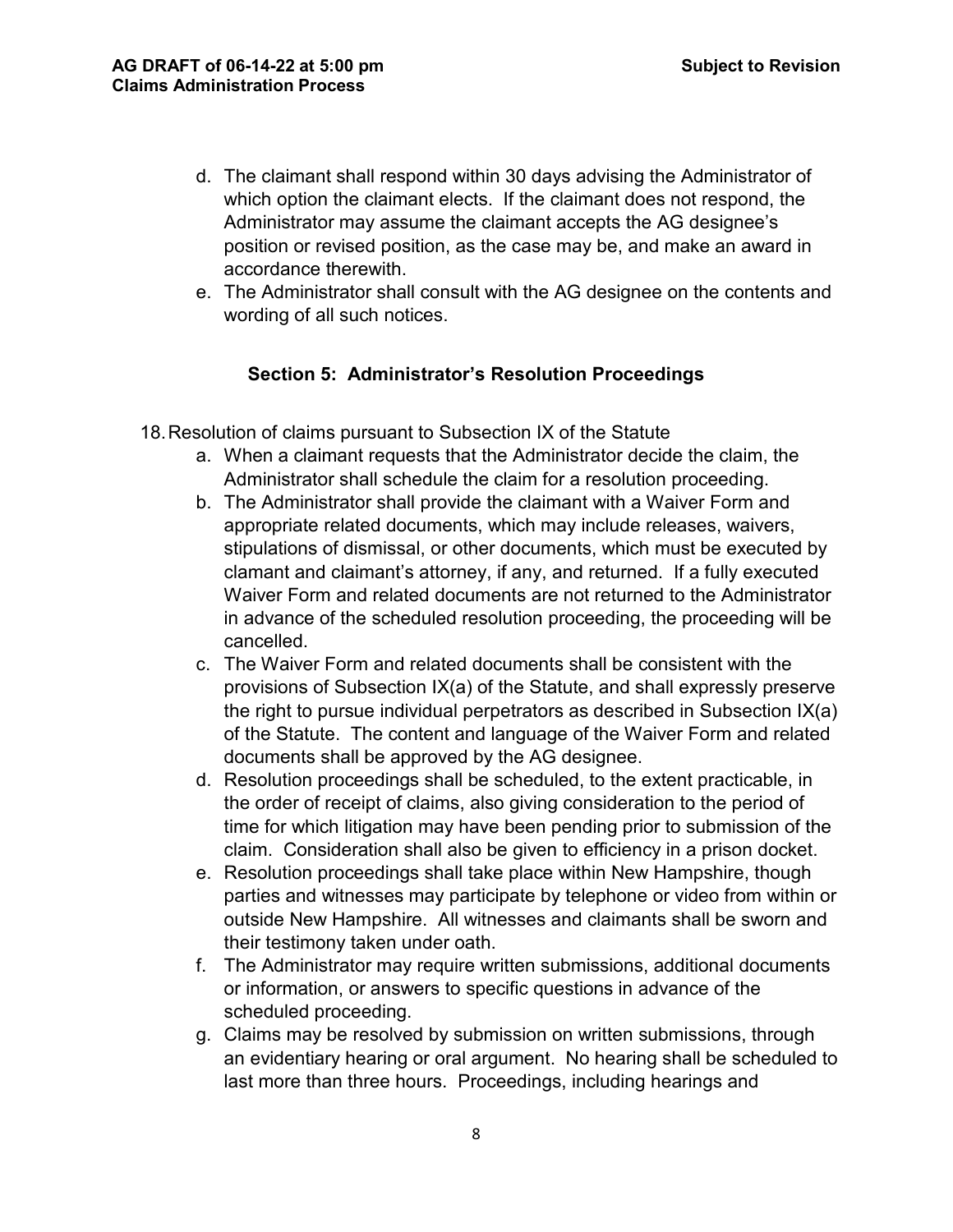arguments, shall be conducted in a victim-centered, trauma-informed manner to the greatest extent possible.

- h. The claimant shall be entitled to the assistance of an advocate in any resolution proceeding. Claimant's counsel, if any, may attend and participate in any hearing.
- i. Within 30 days of the conclusion of the proceeding, or receipt of any information or documentary materials requested by the Administrator during the proceeding, the Administrator shall issue a written decision on the claim. The Administrator's decision shall be final and non-appealable, subject only to correction of mathematical mistakes or miscalculations.

#### 19.Prison Docket

- a. Because a significant number of claimants may be incarcerated, the AG designee shall explore with the responsible officials of the Department of Corrections the development of a process for efficiently conducting interviews and investigations and holding hearings in appropriate institutions.
- b. The Administrator shall cooperate in conducting hearings and administering claims in any such prison docket that may be instituted.

# **Section 6: Options for Receipt of Awards**

- 20.Payment of claims
	- a. Upon rendering of final decision to approve payment of any part of a claim, receipt of notice that the claimant and the AG designee have agreed upon a compromise of the claim, or notice that the claimant accepts the position or revised position of the AG designee, the Administrator shall notify the AG designee of the amount to be paid, and of any portion of the amount that the Administrator has determined should be paid to claimant's attorneys.
	- b. The AG designee shall, promptly upon receiving notification of a final decision to approve payment of any part of a claim, request funding to pay the approved claim amount from the Department of Revenue Administration.
	- c. Upon receipt of the requested funding from the Department of Revenue Administration, and after verifying that a fully executed legal release of claims was executed at the inception of the resolution proceeding by the claimant, the AG designee shall make payment of the approved amount to the claimant and/or counsel.